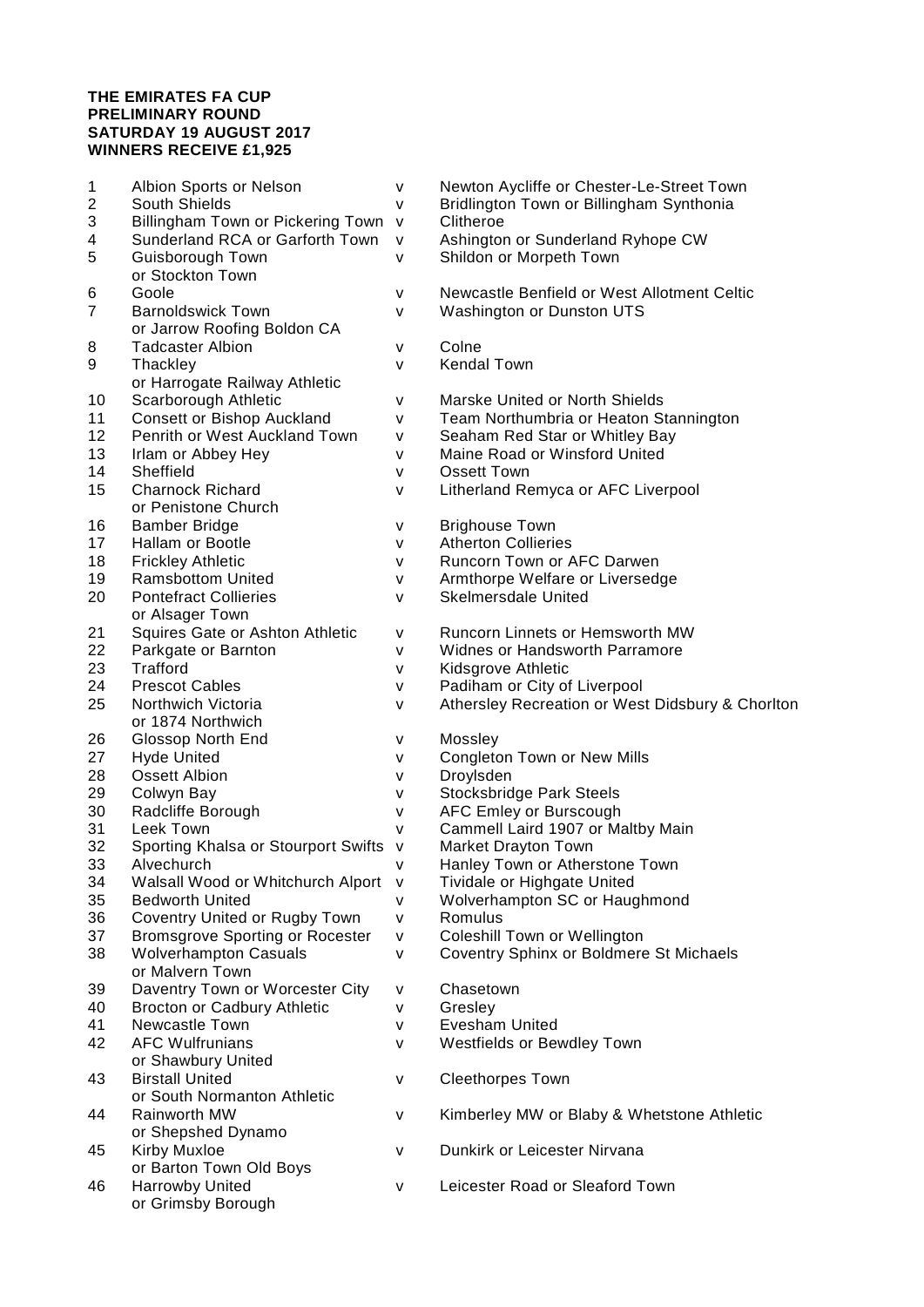| 47 | Oadby Town or St Andrews              | v | Loughborough Dynamo                           |
|----|---------------------------------------|---|-----------------------------------------------|
| 48 | Worksop Town or Hinckley              | v | Heanor Town or Aylestone Park                 |
| 49 | <b>Retford United or Quorn</b>        | ۷ | AFC Mansfield or Hall Road Rangers            |
| 50 | <b>Staveley MW</b>                    | v | <b>Basford United</b>                         |
|    | or Loughborough University            |   |                                               |
| 51 | Boston Town or Radford                | ۷ | <b>Carlton Town</b>                           |
| 52 | <b>Lincoln United</b>                 | v | <b>Belper Town</b>                            |
| 53 |                                       |   |                                               |
|    | <b>Bottesford Town</b>                | v | Clipstone or West Bridgford                   |
|    | or Long Eaton United                  |   |                                               |
| 54 | Biggleswade or Wisbech Town           | ۷ | <b>Spalding United</b>                        |
| 55 | Dereham Town                          | v | Corby Town                                    |
| 56 | Cambridge City                        | v | Stamford                                      |
| 57 | <b>Barton Rovers</b>                  | ٧ | Peterborough Northern Star or Deeping Rangers |
| 58 | Raunds Town or Yaxley                 | ٧ | Northampton Sileby Rangers or Harborough Town |
| 59 | Ely City or Holbeach United           | v | Histon or Northampton On Chenecks             |
| 60 | <b>Potton United</b>                  | v | <b>AFC Dunstable</b>                          |
|    | or Biggleswade United                 |   |                                               |
| 61 | Huntingdon Town                       | v | <b>Kempston Rovers</b>                        |
|    | or Newport Pagnell Town               |   |                                               |
| 62 | <b>Arlesey Town</b>                   | v | Wellingborough Whitworths or Desborough Town  |
| 63 | Soham Town Rangers                    |   | Cogenhoe United or Godmanchester Rovers       |
|    |                                       | ۷ |                                               |
| 64 | Eynesbury Rovers or Thetford Town v   |   | Peterborough Sports                           |
| 65 | Fakenham Town                         | v | <b>AFC Rushden &amp; Diamonds</b>             |
|    | or Wellingborough Town                |   |                                               |
| 66 | <b>Bedford Town</b>                   | v | Swaffham Town or Rothwell Corinthians         |
| 67 | St Margetsbury                        | v | Hullbridge Sports or Ipswich Wanderers        |
|    | or Burnham Ramblers                   |   |                                               |
| 68 | <b>Bury Town</b>                      | v | Tilbury                                       |
| 69 | Southend Manor or Wroxham             | v | <b>Stanway Rovers or Gorleston</b>            |
| 70 | Bowers & Pitsea                       | ۷ | Haringey Borough                              |
| 71 | Maldon & Tiptree                      | ۷ | Waltham Abbey                                 |
| 72 | <b>AFC Hornchurch</b>                 | ۷ | <b>Brentwood Town</b>                         |
| 73 | Canvey Island                         | ۷ | Witham Town                                   |
| 74 | FC Clacton or Clapton                 |   | Norwich United                                |
| 75 |                                       | ۷ |                                               |
|    | Framlingham Town                      | v | Mildenhall Town                               |
|    | or Wadham Lodge                       |   |                                               |
| 76 | Hoddesdon Town                        | V | <b>Heybridge Swifts</b>                       |
|    | or Haverhill Rovers                   |   |                                               |
| 77 | <b>Newmarket Town</b>                 | v | Ware                                          |
|    | or Great Wakering Rovers              |   |                                               |
| 78 | FC Broxbourne Borough                 | v | Takeley or Wivenhoe Town                      |
|    | or Tower Hamlets                      |   |                                               |
| 79 | Felixstowe & Walton United            | ۷ | Cheshunt                                      |
|    | or Brantham Athletic                  |   |                                               |
| 80 | Barkingside or Stowmarket Town        | v | Romford                                       |
| 81 | <b>AFC Sudbury</b>                    | v | Aveley                                        |
| 82 | Ilford or Woodbridge Town             | v | Enfield 1893 or Haverhill Borough             |
| 83 | <b>Hertford Town</b>                  | v | Hadleigh United or Sporting Bengal United     |
| 84 | <b>Great Yarmouth Town</b>            | v | Walsham Le Willows or Basildon United         |
|    | or Diss Town                          |   |                                               |
|    |                                       |   |                                               |
| 85 | <b>Grays Athletic</b>                 | v | Redbridge or Stansted                         |
| 86 | Hackney Wick or Long Melford          | ۷ | FC Romania or Waltham Forest                  |
| 87 | <b>Barking</b>                        | ۷ | Kirkley & Pakefield or Saffron Walden Town    |
| 88 | Potters Bar Town                      | ۷ | Sawbridgeworth Town or West Essex             |
| 89 | Slimbridge                            | v | <b>Cinderford Town</b>                        |
| 90 | Flackwell Heath or Burnham            | v | <b>Didcot Town</b>                            |
| 91 | Ardley United or Baldock Town         | ۷ | Welwyn Garden City or North Greenford United  |
| 92 | <b>Chalfont St Peter</b>              | ۷ | <b>Beaconsfield Town</b>                      |
| 93 | Ashford Town (Middx)                  | ۷ | Windsor or Wembley                            |
| 94 | <b>Colney Heath or Tring Athletic</b> | ۷ | Shortwood United                              |
| 95 | Kidlington                            | v | Lydney Town or Wantage Town                   |
| 96 | Swindon Supermarine                   | v | Northwood                                     |
| 97 | Hayes & Yeading United                | v | Brimscombe & Thrupp or Sun Sports             |
|    |                                       |   |                                               |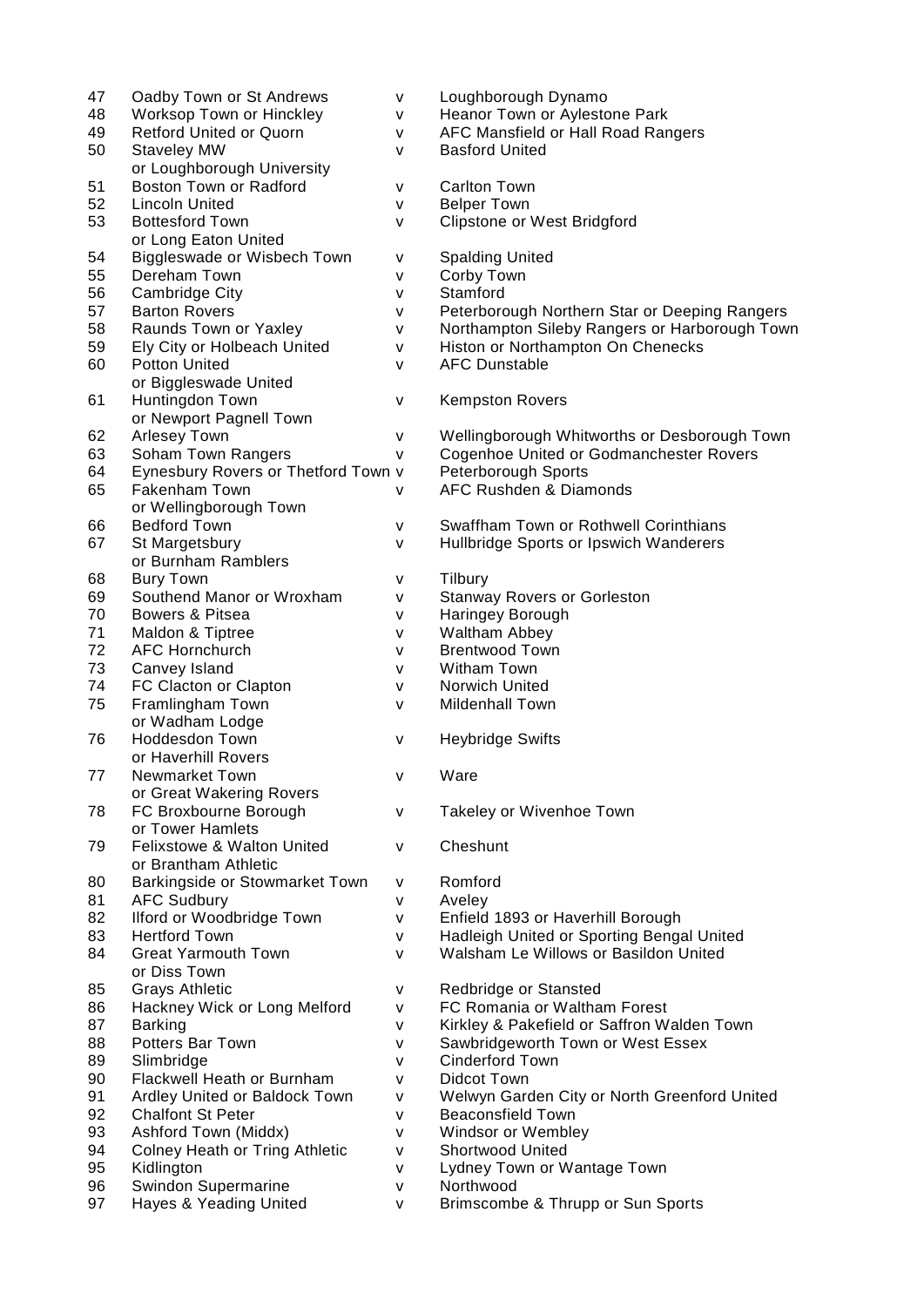| 98  | Leighton Town or Oxhey Jets                           | v            | <b>Woodley United or Tuffley Rovers</b> |
|-----|-------------------------------------------------------|--------------|-----------------------------------------|
| 99  | Royal Wootton Bassett Town<br>or Crawley Green        | v            | Stotfold or Berkhamsted                 |
| 100 | Chipping Sodbury Town<br>or Brackley Town Saints      | v            | <b>Bishop's Cleeve</b>                  |
| 101 | Edgware Town or Leverstock Green v                    |              | Aylesbury United                        |
| 102 | Southall or Harpenden Town                            | v            | Langford or Hadley                      |
| 103 | Aylesbury                                             | v            | <b>Cirencester Town</b>                 |
| 104 | Uxbridge                                              | v            | <b>Thame United</b>                     |
| 105 | Highworth Town or London Colney                       | v            | Marlow                                  |
| 106 | <b>Hanwell Town</b>                                   | $\mathsf{V}$ | <b>Fairford Town or Longlevens</b>      |
| 107 | Highmoor Ibis or Buckingham Town v                    |              | North Leigh                             |
| 108 | Cockfosters or Risborough Rangers v                   |              | Holmer Green or AFC Hayes               |
| 109 | Arundel or Pagham                                     | v            | Sittingbourne                           |
| 110 | Hassocks or Hollands & Blair                          | ۷            | Crowborough or Lingfield                |
| 111 | Erith & Belvedere or Wick                             | ۷            | Abbey Rangers or Cray Valley (PM)       |
| 112 | Whyteleafe                                            | v            | Rochester United or Erith Town          |
| 113 | <b>Carshalton Athletic</b>                            | ۷            | Walton & Hersham or Mile Oak            |
| 114 | Haywards Heath Town                                   | v            | South Park                              |
|     | or Bedfont Sports                                     |              |                                         |
| 115 | <b>Colliers Wood United</b>                           | v            | Shoreham                                |
|     | or AFC Uckfield Town                                  |              |                                         |
| 116 | <b>Sutton Common Rovers</b>                           | v            | Eastbourne Town or Bearsted             |
|     | or Canterbury City                                    |              |                                         |
| 117 | Corinthian-Casuals                                    | ۷            | <b>Hythe Town</b>                       |
| 118 | Greenwich Borough                                     | ۷            | Horsham YMCA or Three Bridges           |
| 119 | Corinthian or Deal Town                               | ۷            | Glebe or Lordswood                      |
| 120 | <b>Walton Casuals</b>                                 | ۷            | Molesey                                 |
| 121 | Hailsham Town or Redhill                              | ۷            | <b>Ashford United</b>                   |
| 122 | Ramsgate                                              | ۷            | Hanworth Villa or Bedfont & Feltham     |
| 123 | <b>East Grinstead Town</b>                            | v            | <b>VCD Athletic</b>                     |
| 124 | Cray Wanderers                                        | ۷            | Sevenoaks Town or Broadbridge Heath     |
| 125 | Epsom & Ewell or Banstead Athletic v                  |              | Loxwood or Holmesdale                   |
| 126 | East Preston or Saltdean United                       | v            | <b>Thamesmead Town</b>                  |
| 127 | <b>Chatham Town</b>                                   | v            | Little Common or Eastbourne United      |
|     | or Littlehampton Town                                 |              |                                         |
| 128 | Chipstead                                             | ۷            | Horley Town or Raynes Park Vale         |
| 129 | Tunbridge Wells                                       | v            | <b>Rusthall or CB Hounslow United</b>   |
|     | or Beckenham Town                                     |              |                                         |
| 130 | Worthing United or Steyning Town                      | v            | <b>Phoenix Sports</b>                   |
| 131 | Spelthorne Sports or Chertsey Town v                  |              | Horsham                                 |
| 132 | Herne Bay                                             | ۷            | Chessington & Hook United or Lancing    |
| 133 | Lewes                                                 | ۷            | Newhaven or Peacehaven & Telscombe      |
| 134 | <b>Sheppey United</b>                                 | v            | <b>Hastings United</b>                  |
| 135 | or AFC Croydon Athletic<br>Whitstable Town or Croydon |              | <b>Faversham Town</b>                   |
| 136 | <b>AC London</b>                                      | v<br>v       | Egham Town                              |
|     | or Crawley Down Gatwick                               |              |                                         |
| 137 | <b>Bracknell Town or Cowes Sports</b>                 | ۷            | <b>Winchester City</b>                  |
| 138 | <b>Fleet Town</b>                                     | v            | <b>AFC Totton</b>                       |
| 139 | Lymington Town or Andover Town                        | ۷            | Wimborne Town                           |
| 140 | Godalming Town or Westfield                           | v            | Farnham Town or Fawley                  |
| 141 | <b>Christchurch or AFC Portchester</b>                | ۷            | Amesbury Town or Eversley & California  |
| 142 | <b>Hamworthy United</b>                               | v            | Ringwood Town or Ascot United           |
|     | or Bemerton Heath Harlequins                          |              |                                         |
| 143 | <b>Binfield or Chichester City</b>                    | v            | Horndean or Melksham Town               |
| 144 | Team Solent or Brockenhurst                           | ۷            | <b>Hartley Wintney</b>                  |
| 145 | Newport (IW) or Guildford City                        | v            | Camberley Town or Blackfield & Langley  |
| 146 | Salisbury                                             | v            | Bashley or Fareham Town                 |
| 147 | Badshot Lea or Verwood Town                           | v            | Moneyfields                             |
| 148 | <b>Whitchurch United</b>                              | v            | Knaphill or Bournemouth                 |
|     | or Laverstock & Ford                                  |              |                                         |
|     |                                                       |              |                                         |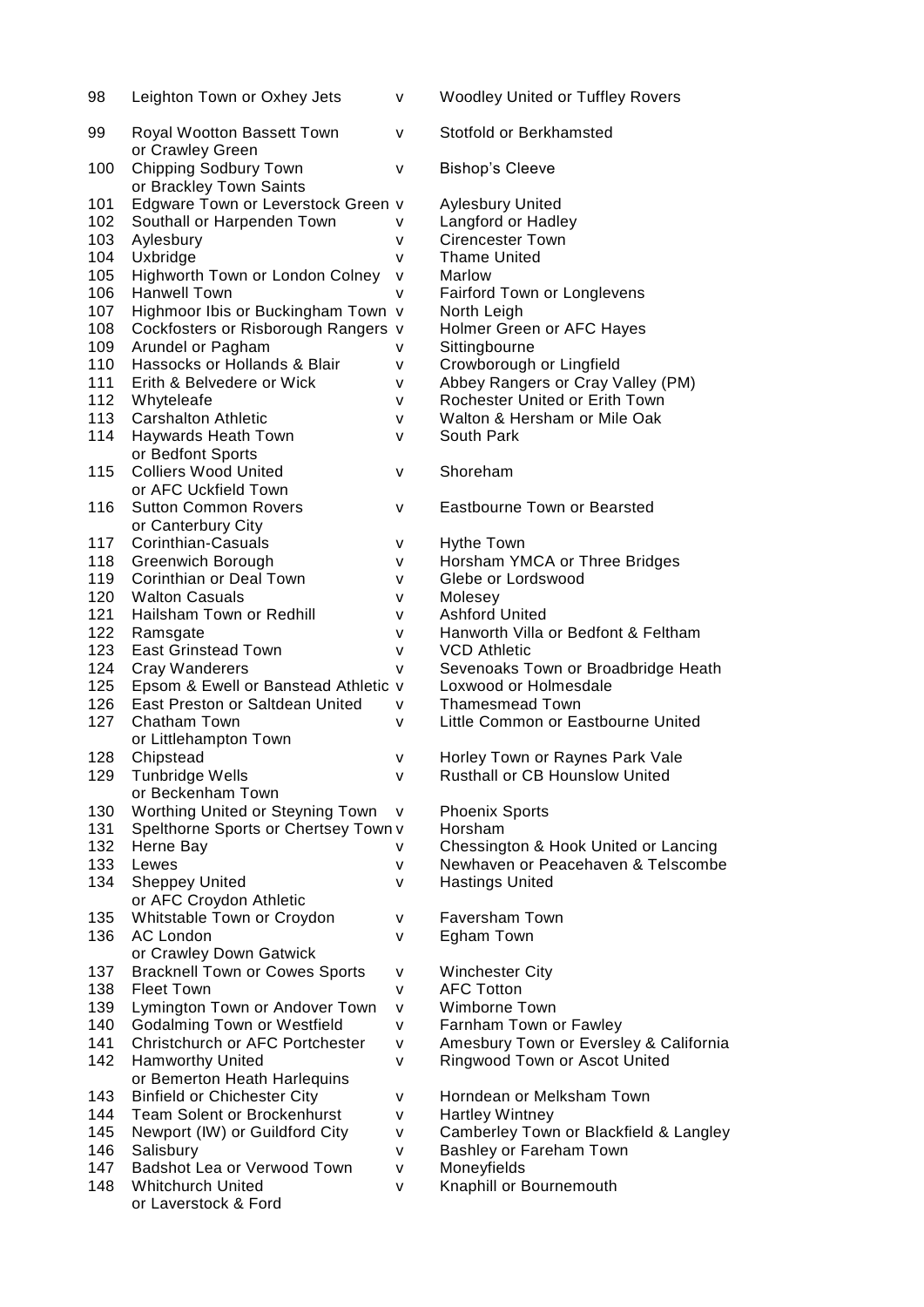| 149 | Sholing or Alresford Town                     | v | Thatcham Town or Petersfield Town       |
|-----|-----------------------------------------------|---|-----------------------------------------|
| 150 | <b>Plymouth Parkway</b><br>or Portland United | v | <b>Paulton Rovers</b>                   |
| 151 | <b>Barnstable Town</b>                        | ۷ | Clevedon Town or Bitton                 |
| 152 | Shepton Mallet or Tavistock                   | ۷ | Shaftesbury or Exmouth Town             |
| 153 | <b>Bideford</b>                               | v | Wells City or Cribbs                    |
| 154 | Cadbury Heath                                 | v | <b>Yate Town</b>                        |
|     | or Longwell Green Sports                      |   |                                         |
| 155 | <b>Bridgwater Town</b>                        | v | Brislington or Sherborne Town           |
|     | or Keynsham Town                              |   |                                         |
| 156 | <b>Wellington AFC</b>                         | v | <b>Buckland Athletic or Bodmin Town</b> |
|     | or Hengrove Athletic                          |   |                                         |
| 157 | <b>Cheddar or Willand Rovers</b>              | v | <b>Bristol Manor Farm</b>               |
| 158 | Bradford Town or Odd Down                     | ۷ | <b>Mangotsfield United</b>              |
| 159 | <b>Taunton Town</b>                           | v | Larkhall Athletic                       |
| 160 | AFC St Austell or Bridport                    | v | Street or Hallen                        |

### **MATCH DATES**

All ties must be played on Saturday 19 August 2017, kick-off 3.00pm with replays on or before Thursday 24 August 2017, kick-off 7.45pm.

#### **MATCH ARRANGEMENT FORM**

Home clubs must ensure that the Match Arrangement Form is completed and received by The FA Competitions Department by **Friday 11 August 2017** by faxing to 0844 980 0611 or emailing to [competition.matcharrangements@thefa.com](mailto:competition.matcharrangements@thefa.com) – **DO NOT POST.**

Match Arrangement Forms are available on TheFA.com under the following link: <http://www.thefa.com/TheFACup/More/match-forms>

This season The FA will be trialling the submitting of Match Arrangement Forms for The Emirates FA Cup via MOAS. Further details of when this will be available and how it will work will be circulated to Clubs in due course. This will be an optional method for the Preliminary Round with the above method still available to Clubs.

### **PLAYER QUALIFICATION DATE**

The player qualification date is **12 noon on Friday 18 August 2017**, this includes replays and postponements.

A "registered player" is one who is either, in the case of a player under written contract, registered with The Association or, in the case of a player without a written contract, registered with a League in which his club competes in the current season. Any such registration must have been received and accepted by The Association or League by 12 noon on the Friday previous to the date fixed for playing the round, and the registration must be continuous through to the date of the match.

#### **GROUND SHARING**

Clubs with ground sharing agreements must arrange for ties to be played on Friday, Saturday or Sunday. If a clash of fixtures occurs with the sharing club or other sport, if for any reason a tie is unable to be played on the ground of the first drawn club on a Saturday, the tie must be played on either the day before, i.e. on Friday, or the day after, i.e. on Sunday on the ground of the first drawn club. If clubs are unable to agree on the date, then it will be played on the Sunday, unless the National Game Board decides otherwise and that decision shall be final and binding.

#### **DATES OF ROUNDS**

First Round Qualifying Saturday 2 September 2017 Second Round Qualifying Saturday 16 September 2017 Third Round Qualifying Saturday 30 September 2017 Fourth Round Qualifying Saturday 14 October 2017 First Round Proper Saturday 4 November 2017 Second Round Proper Saturday 2 December 2017 Third Round Proper Saturday 6 January 2018 Fourth Round Proper Saturday 27 January 2018 Fifth Round Proper Saturday 17 February 2018